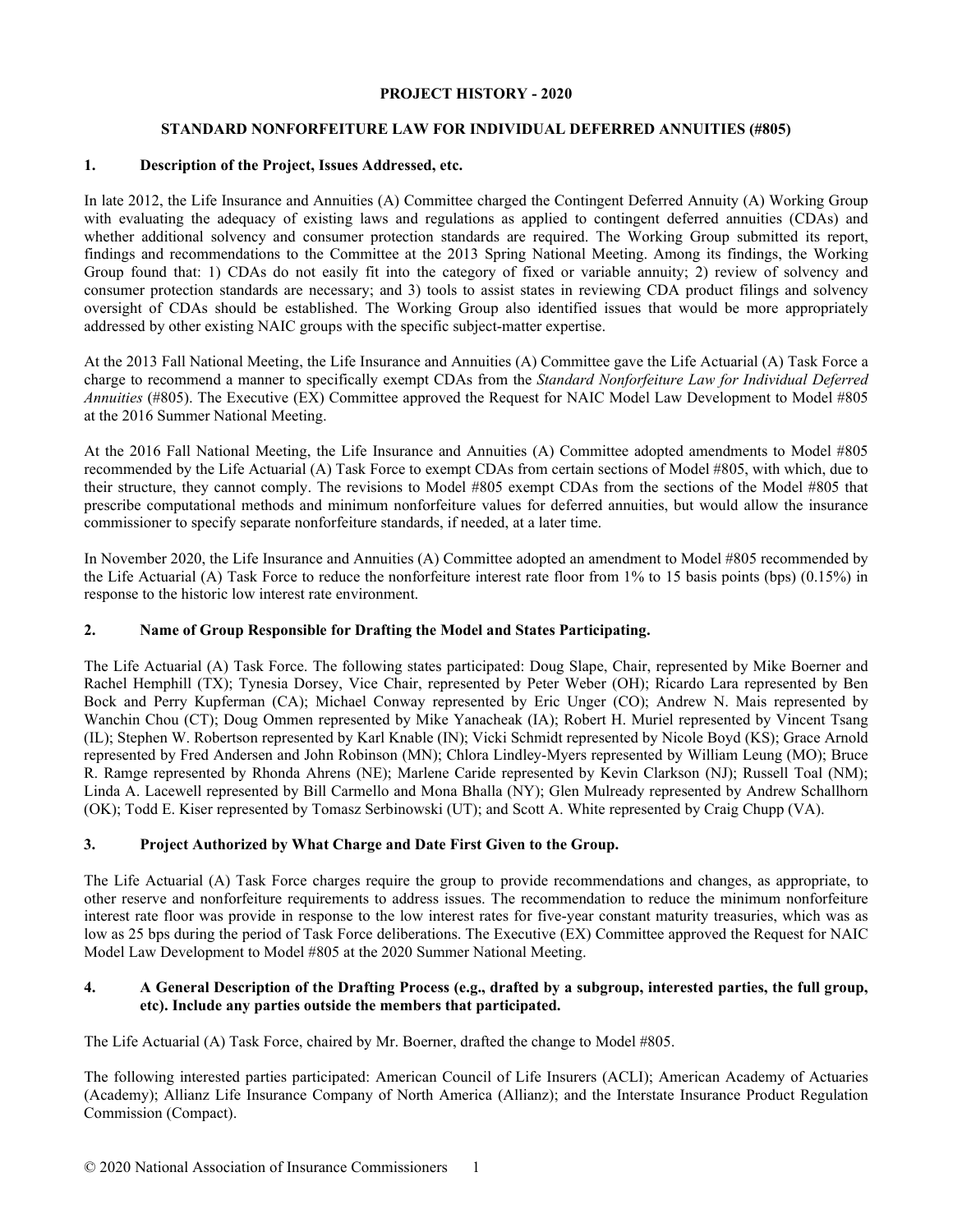## **5. A General Description of the Due Process (e.g., exposure periods, public hearings or any other means by which widespread input from industry, consumers and legislators was solicited).**

The Task Force began working on the charge during open meetings beginning in the summer of 2020. The initial Request for NAIC Model Law Development submitted to the Life Insurance and Annuities (A) Committee recommended reduction of the minimum nonforfeiture interest rate floor from 1% to 0%. When approving the request, the Committee asked the Task Force to consider rates between 0% and 50 bps, inclusive. At the Summer National Meeting, the Task Force voted to expose a revision to the model for public comment. The revision asked stakeholders to provide comments on potential rates of 0.15%, 0.25%, 0.35% and 0.50%, in addition to the originally proposed 0% with approved the request The Task Force held public discussions on the potential revision on Oct. 8, Oct. 1 and Sept. 24. The Task Force adopted the proposed revision, which recommended reducing the Model #805 minimum nonforfeiture interest rate to 15 bps, on Oct. 8. The Life Insurance and Annuities (A) Committee adopted the revisions to the model on Nov. 10.

## **6. A Discussion of the Significant Issues (items of some controversy raised during the due process and the group's response).**

The revision is intended to provide companies relief from a minimum nonforfeiture interest rate floor that was considered unsupportable in the environment of historically low interest rates. The feedback received from commenters was that retaining with the 1% minimum nonforfeiture interest rate floor would likely result in the limited availability of indexed annuity products or possibly an exodus of companies from the indexed annuity market. The Task Force members, with the exception of Missouri, New York and Oklahoma, agreed that a significant reduction in the minimum nonforfeiture interest rate floor was warranted.

# **7. Any Other Important Information (e.g., amending an accreditation standard).**

None.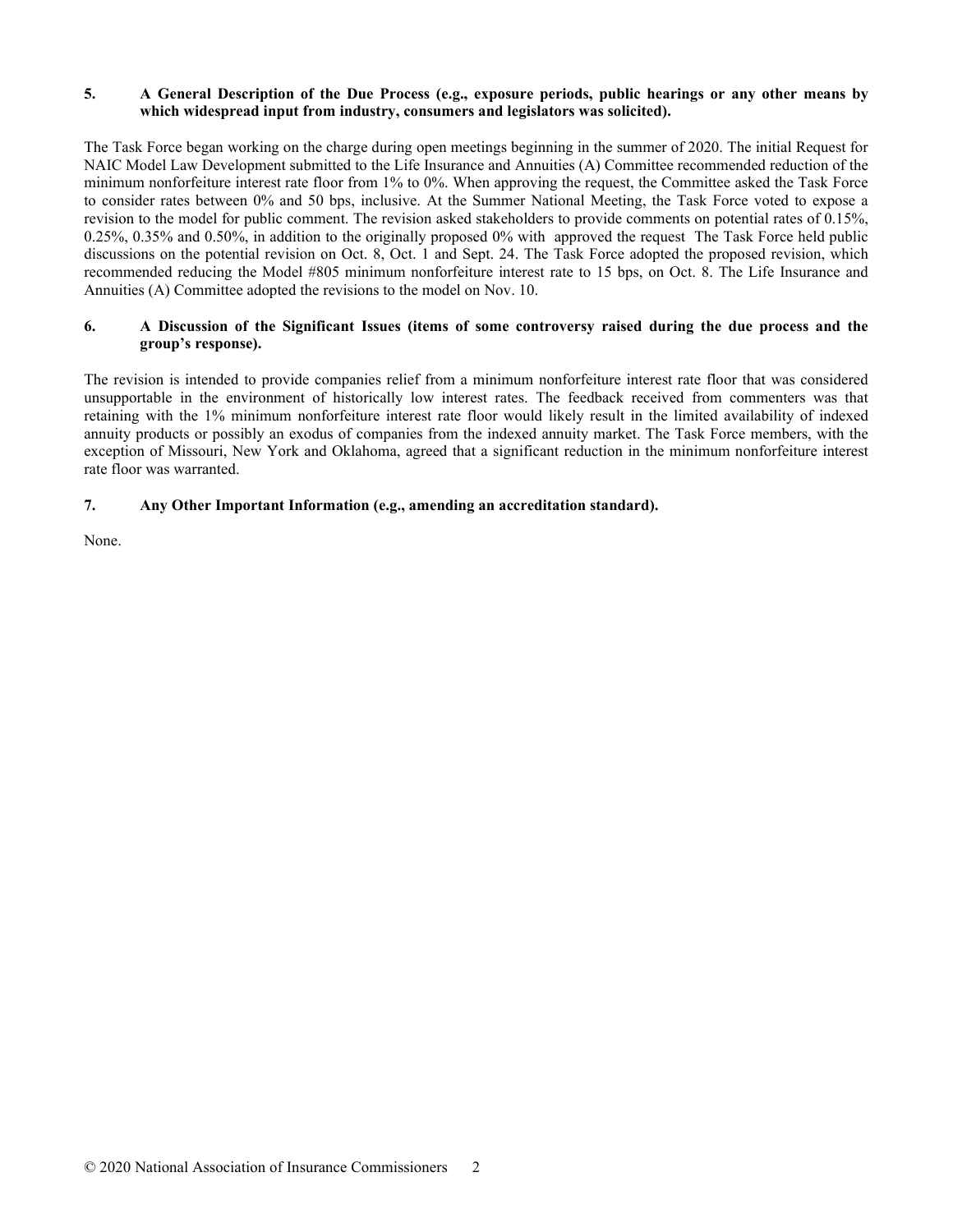## **PROJECT HISTORY - 2017**

## **STANDARD NONFORFEITURE LAW FOR INDIVIDUAL DEFERRED ANNUITIES (#805)**

### **1. Description of the Project, Issues Addressed, etc.**

In late 2012, the Life Insurance and Annuities (A) Committee charged the Contingent Deferred Annuity (A) Working Group with evaluating the adequacy of existing laws and regulations as applied to contingent deferred annuities (CDAs) and whether additional solvency and consumer protection standards are required. The Working Group submitted its report, findings and recommendations to the Committee at the 2013 Spring National Meeting. Among its findings, the Working Group found that: 1) CDAs do not easily fit into the category of fixed or variable annuity; 2) review of solvency and consumer protection standards are necessary; and 3) tools to assist states in reviewing CDA product filings and solvency oversight of CDAs should be established. The Working Group also identified issues that would be more appropriately addressed by other existing NAIC groups with the specific subject-matter expertise.

During the 2013 Fall National Meeting, the Life Insurance and Annuities (A) Committee gave the Life Actuarial (A) Task Force a charge to recommend a manner to specifically exempt CDAs from the *Standard Nonforfeiture Law for Individual Deferred Annuities* (#805). The Executive (EX) Committee approved the request for model law development to Model #805 at the 2016 Summer National Meeting.

At the 2016 Fall National Meeting, the Life Insurance and Annuities (A) Committee adopted amendments to Model #805 recommended by the Life Actuarial (A) Task Force to exempt CDAs from certain sections of Model #805, with which, due to their structure, they cannot comply. The revisions to Model #805 exempt CDAs from the sections of the Model #805 that prescribe computational methods and minimum nonforfeiture values for deferred annuities, but would allow the insurance commissioner to specify separate nonforfeiture standards, if needed, at a later time.

## **2. Name of Group Responsible for Drafting the Model and States Participating.**

Contingent Deferred Annuity (A) Working Group of the Life Actuarial (A) Task Force. The following states participated: Tomasz Serbinowski (UT), Chair; Perry Kupferman (CA); Bob Chester (CT); Nicole Boyd (KS); Felix Schirripa (NJ); Mike Boerner, Jan Graeber and Phil Reyna (TX); and Craig Chupp and Ern Johnson (VA).

## **3. Project Authorized by What Charge and Date First Given to the Group.**

The charge was given to the Life Actuarial (A) Task Force at the 2013 Fall National Meeting to recommend a manner to specifically exempt CDAs from Model 805. The Task Force appointed the Contingent Deferred Annuity (A) Working Group to complete the charge. The Executive (EX) Committee approved the request for model law development to Model #805 at the 2016 Summer National Meeting.

#### **4. A General Description of the Drafting Process (e.g., drafted by a subgroup, interested parties, the full group, etc). Include any parties outside the members that participated.**

The Contingent Deferred Annuity (A) Working Group, chaired by Mr. Serbinowski, completed the charge to exclude CDAs from the scope of Model #805.

In addition to the Working Group members, the following interested state insurance regulators participated: Mike Yanacheak (IA); Rhonda Ahrens (NE); and Pete Weber (OH).

The following interested parties participated: American Council of Life Insurers (ACLI); Center for Economic Justice (CEJ); American Academy of Actuaries (Academy); and Lewis & Ellis Inc.

#### **5. A General Description of the Due Process (e.g., exposure periods, public hearings or any other means by which widespread input from industry, consumers and legislators was solicited).**

The Working Group began working on the charge in open conference calls beginning in the spring of 2014. Draft recommendations were posted on the Working Group's web page, and comments were solicited. Draft revisions to Model #805 were adopted by the Life Insurance and Annuities (A) Committee at the 2016 Fall National Meeting.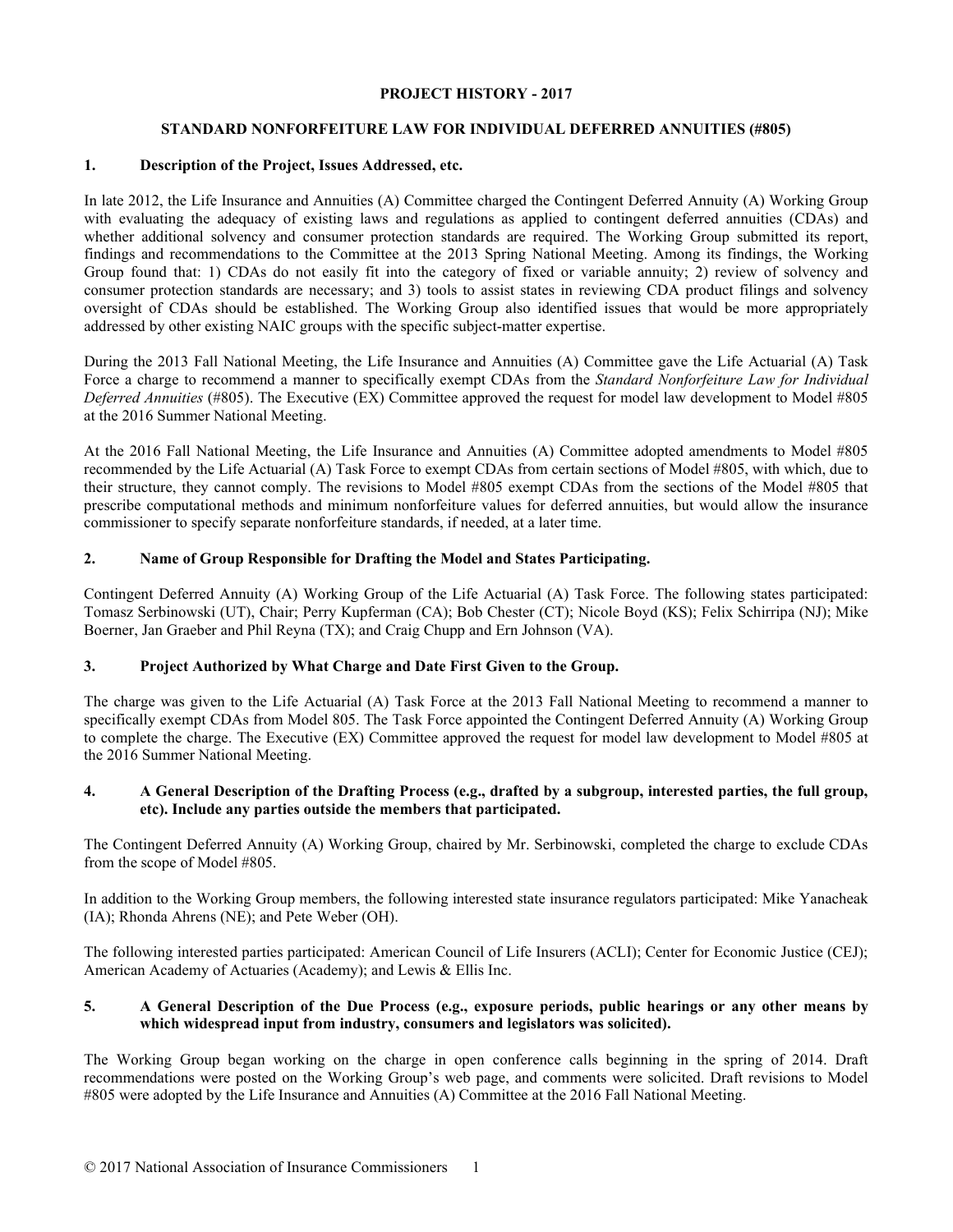## **6. A Discussion of the Significant Issues (items of some controversy raised during the due process and the group's response).**

The revisions sought to achieve two objectives: 1) exempt CDAs from the current nonforfeiture requirements; and 2) preserve state insurance commissioners' authority to prescribe CDA-specific nonforfeiture requirements in the future.

The Life Actuarial (A) Task Force received multiple comments to the effect that the revisions to Model #805 would likely result in a non-uniform treatment of CDAs across the country, with individual states establishing different nonforfeiture standards for CDAs. The Task Force noted that many NAIC model laws grant state insurance commissioners' rulemaking authority and that this has never been viewed as contrary to the NAIC's stated mission of encouraging uniformity.

## **7. Any Other Important Information (e.g., amending an accreditation standard).**

None.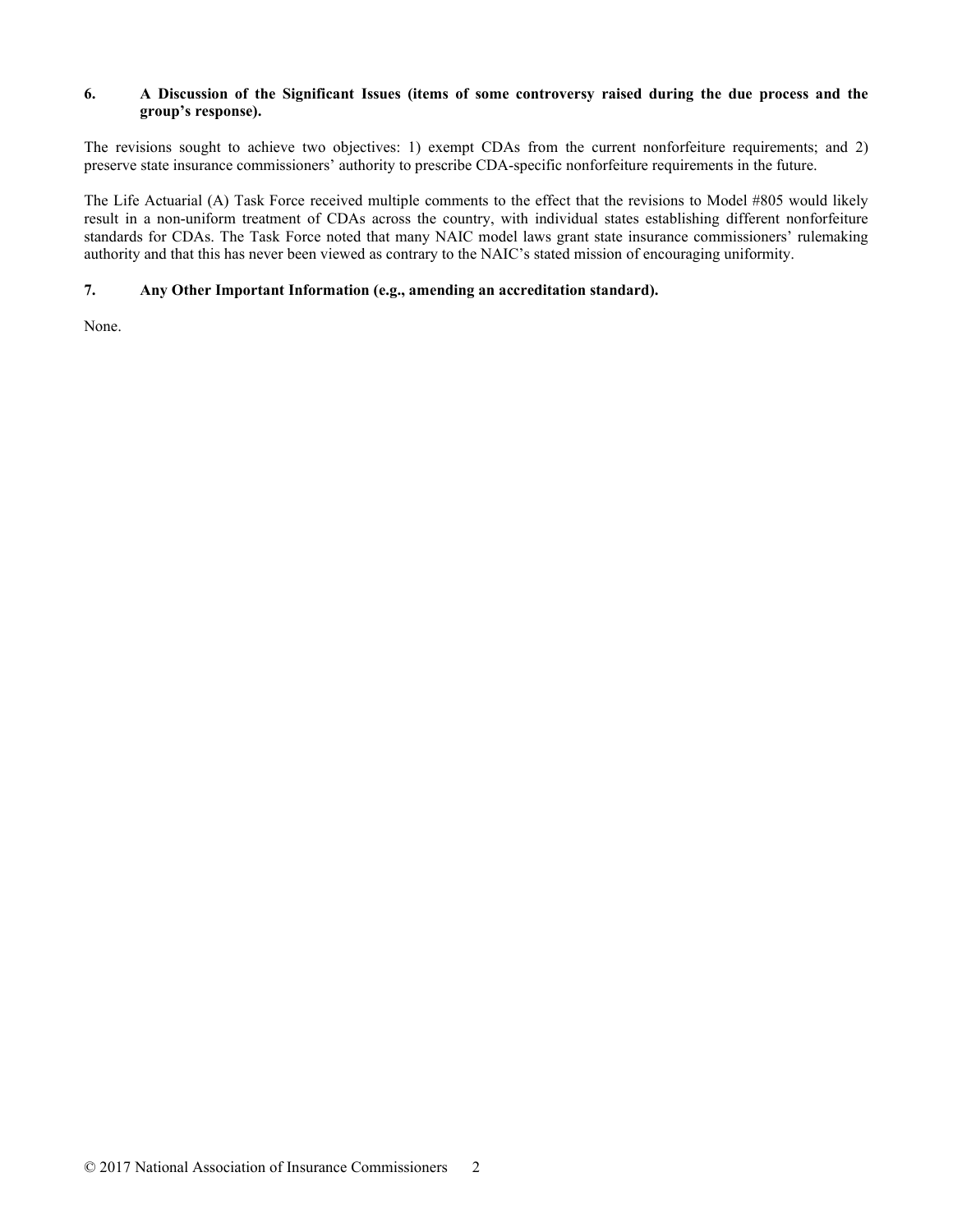#### **PROJECT HISTORY - 2003**

## **STANDARD NONFORFEITURE LAW FOR INDIVIDUAL DEFERRED ANNUITIES (#805)**

#### **1. What issues was the project intended to address?**

At the Executive Committee and Plenary Meeting in San Antonio, Texas, on February 8, 2002, the issue of the appropriate interest rate to incorporate into Section 4 of the Model was discussed. The following excerpt from the minutes summarizes that discussion:

Commissioner Koken, vice chair of the Life Insurance and Annuities (A) Committee, stated that the A Committee has been reviewing the issue of the minimum nonforfeiture rate on annuities. It is currently 3%, which in the current economic climate means that companies may have to take some products off the market because they can't invest at that rate, or there will be real solvency concerns. The recommendation from the A Committee is to support the industry in their efforts to go to the legislatures and ask for a reduction in the nonforfeiture rate to 1.5% and to give a charge to the Life and Health Actuarial Task Force to develop a long-term solution to this issue. The group believes that ultimately an indexed rate is the best response so that as the economy changes it will not be necessary to go back to the legislatures.

The minutes of that meeting further show that the following motion was adopted: "Recommend that the states support a 1.5% nonforfeiture with a sunset of July 1, 2004 and a charge to develop an indexed rate." In a subsequent discussion of the Task Force, the project was defined to include the following general scope (as captured in the Life and Health Actuarial Task Force minutes from March 14-15, 2002):

William Schreiner (ACLI) reported that the ACLI has a committee studying this matter, and that committee is looking for the Task Force's input on areas to study. He said "it is fair that you will want to look at more than just the interest rate." A lengthy, wide-ranging discussion ensued on how to proceed. Mr. Hartnedy summarized the discussion by saying that three potential areas of inquiry had been identified: 1) "You've got to carefully consider in the change of any minimum guarantees the surrender charge;" 2) "We're very interested in a dynamic or, if you will, index rate"; and 3) "We want pros and cons as to impact on people in different circumstances by doing this." Mr. Gorski suggested "maybe there is a need to think about disclosure at the same time." Mr. Schreiner added that "all the elements of the (nonforfeiture) 'formula' will be in play."

## **2. What states participated in drafting the model?**

The following states are currently members of the Task Force: New Mexico (Chair), Arkansas (Vice-Chair), California, Connecticut, Florida, Illinois, Minnesota, Nebraska, New York, Oklahoma, Pennsylvania, Texas, Utah, and Vermont.

## **3. What general procedure was followed in drafting the model? What efforts were made to assure that all interested parties were provided an opportunity to comment during the drafting process?**

The efforts of the Task Force were closely coordinated with all industry interested parties. In addition to open sessions at the quarterly meetings of the NAIC, seven conference calls were held over the last year to discuss the various submissions and drafts of the Model. Notice of those conference calls was posted on the NAIC's home page on the Internet and e-mailed to approximately 200 regulators and interested parties, including representatives of the American Council of Life Insurers, the National Alliance of Life Companies, the National Fraternal Congress of America, and the American Academy of Actuaries (AAA).

## **4. What significant issues were raised during the drafting process, and how were those issues resolved?**

Given this complexity of this topic and the myriad of opinions, it is impossible to put together a brief description which captures a) all of the issues raised and b) all of the detail underlying those issues. Any summary will of necessity be a broad overview and will omit numerous particulars of the project. However, I believe that the items below represent the major points of discussion: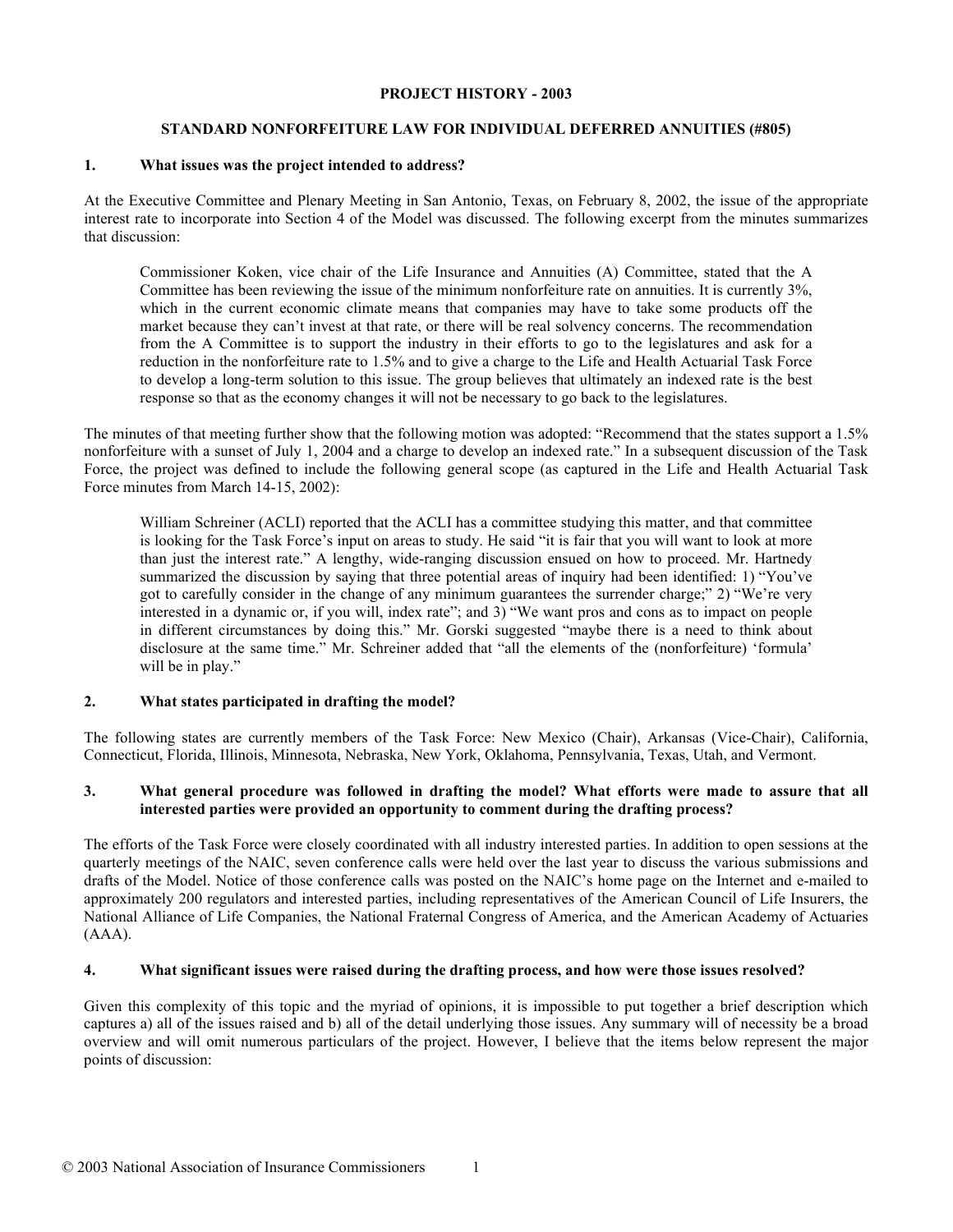#### **A) Is there really a need to change the Model?**

Many regulators expressed doubts regarding whether there was a need to change the Model. This excerpt from Frank Dino's (Florida Department of Financial Services) summary of the October 10, 2002, conference call of the Task Force summarized the basic nature of those concerns:

Some of the previously expressed doubts regarding whether a problem actually exists in the current nonforfeiture law were repeated. It was noted that the current law allows initial expense loads of 35% and 10% for flexible premium and single premium products, respectively. Even ignoring annual expense charges, it would take fifteen years and four years, respectively, for the minimum values to match the original deposit, assuming the minimum 3% were credited each year. It was also noted almost all states interpret the existing law as imposing a cumulative standard, rather than requiring that a minimum interest credit of 3% be applied each year. This gives companies the ability to credit less than 3% some years (provided they can still meet the cumulative requirement).

Ultimately, a consensus emerged on the Task Force that changes to the Model should be made. The distinct expense loads for flexible premium and single premium products were eliminated, and replaced by a single standard of 12.5%. In its first draft Model submitted on August 22, 2002, the ACLI suggested 15%. However, subsequent discussions resulted in the compromise figure of halfway between the existing 10% standard for single premium annuities and the ACLI's proposed 15%.

### **B) What should be the basis of the index used in establishing the minimum nonforfeiture interest rate?**

Early on in this project, it became clear that there is no economic or actuarial theory that makes any one index the obvious choice over another. The following suggestions were among the many received:

In correspondence received on May 24, 2002, the ACLI suggested the following:

Proposal: five-year constant maturity treasuries (CMT) is proposed as the basis of required minimum interest rate credits.

Rationale: the use of a CMT basis has the virtue of expected continuous availability, while the choice of a five-year basis lies between short and longer-term maturities.

The ACLI provided this commentary with the submission of their initial proposal for actual draft language on August 22, 2002: "The interest rate proposed is the Five-Year Constant Maturity Treasury rate (CMT) as of June 30 of the preceding calendar year minus two and one-half percent  $(2.5\%)$ , but not greater than four percent  $(4\%)$  nor less than one percent (1%)."

In a submission dated November 13, 2002, the ACLI modified its proposal as follows: "Index Basis: 3 Year Constant Maturity Treasury (monthly) rate – minus 150 basis points, but not less than 1%."

In a submission dated January 22, 2003, the ACLI made the following recommendation: "Therefore, we urge that the index basis in the proposed model Individual Deferred Annuity Nonforfeiture Law be changed to the three-year CMT reduced by 125 bps."

In a submission labeled "Preliminary Draft" dated September 10, 2002, the AAA stated that "an index rate for the annuity non-forfeiture value can be based on either the Treasury Curve, The Swap Curve (or) somewhere on any myriad of credit curves." The submission includes a description of how LIBOR swap rates might be used:

Under this approach we define the Non-Forfeiture Interest Rate (NIR) as equal to the Applicable Swap Rate less X. The Applicable Swap Rate is the monthly average swap rate for a swap whose term is equal to the term of the guarantee period for the premium/renewal (rounded up to the next whole year) during the month the premium is received or the renewal rate is set.

Many other comments were provided relative to the appropriate choice of an index, as well as a) what reductions to the index should be made to recognize company expenses and b) maximum and minimum limits on the interest rates.